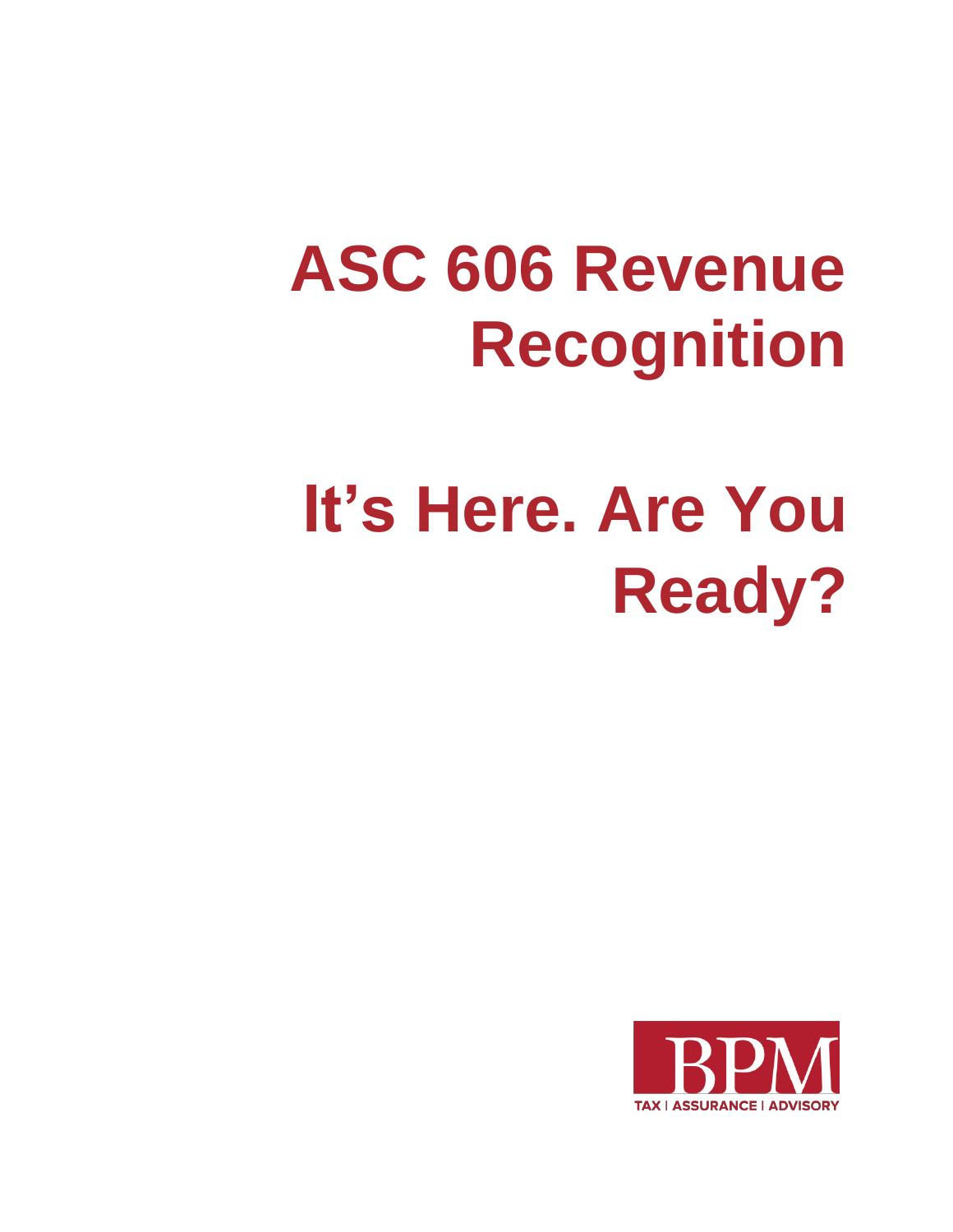# **What Is ASC 606?**

In May of 2014, the Financial Accounting Standards Board (FASB) and the International Accounting Standards Board (IASB) together issued a new accounting standard: ASC 606 "Revenue from Contracts with Customers Standard" or "the Standard". The Standard simplifies how companies record revenue from customer contracts. Effective 2018 for public companies and 2019 for private companies, it covers how businesses report the nature, amount, and timing of customer contracts.

### **Overview of Significant Changes**

- **Definition of a contract** has expanded. Process and controls must evaluate interactions with the whole of a customer relationship - not just the individual contract or P.O.
- **Termination provisions** are evaluated to determine the contract term which could impact consideration of transaction price and performance obligation.
- **Collectability** assessment is more complex, and the revenue recognition model used when collectability is not probable, could result in delayed revenue recognition (even nonrefundable cash collected may be effected).
- **Contract modifications** are accounted for under a comprehensive model that provides for different outcomes depending on the facts and circumstances.
- **Contract options** are accounted for as separate performance obligations if they provide an incremental benefit that would not have been received without the initial purchase (i.e. "material right").
- **Multiple-element arrangements:**
	- Revenue allocated to delivered performance obligations must also consider contingent amounts.
	- **Vendor specific objective evidence (VSOE)** of fair value has been eliminated as a separation criterion which may result in the earlier recognition of revenue.
	- Companies must evaluate Contract Promises, likely resulting in additional Performance Obligations.
- **Post contract customer support (PCS)** is not a unique service contemplated or defined in the new standard.
	- Generally includes two separate performance obligations
	- **When-and-if unspecified updates**
	- Telephone/technical support
- **Significant financing component** guidance is applied to both deferred and advance payments which may result in the recognition of interest income (deferred payment) or interest expense (advanced payment).
- **License renewals** (including in substance renewals) may not be recognized prior to the commencement of the renewal period (a change from legacy GAAP).
- **Licenses** are evaluated to determine whether they include a right to use (point in time) or a right to access (over time) intellectual property.
- **Costs related to customer contracts** (costs to obtain or fulfill a contract) must be capitalized in certain circumstances (i.e. Commissions).
- **Balance sheet presentation** requires separate recognition of contract liabilities, accounts receivable, and contract assets.
- **Disclosure requirements** are significant and likely involve tracking (and disclosing) a variety of information not historically tracked or disclosed.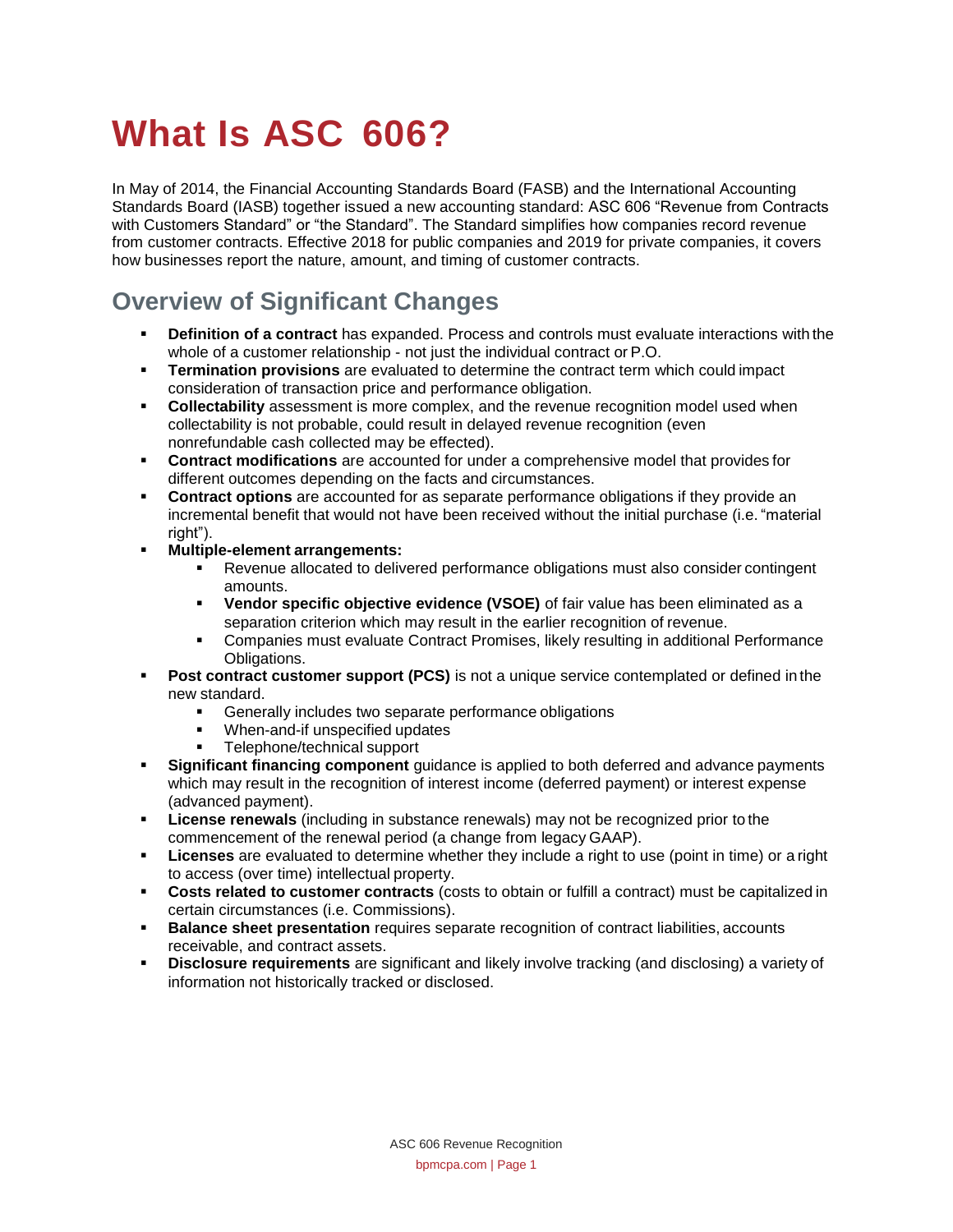### **What is the Impact of ASC606 on CFOs?**

Although compliance due dates are rapidly approaching, many organizations are still behind in completing their revenue recognition programs. With the widespread impact across all business units, this slow progress isn't unexpected.

While a revenue recognition compliance program must include members of executive leadership, CFOs will undoubtedly play the leading role to fully transform the business and drive long-term value. Revenue readiness can drive business transformation in critical areas that impact financial reporting, cost reduction, tax efficiencies, data quality, security, audit functionality and more.

#### **The BPM ASC 606 Compliance Journey: We do more than just Account. We Operationalize.**



We work closely with CFOs, in companies of all sizes, to help prepare for the transition:

- **Contracts with customers:** We use our technical and operational expertise and apply that to your business and industry as your partner, reducing the time to assess and mitigating business disruption.
- **COGS and operating expenses impacted via ASC340-40:** We can help you managemargin impact and recommend opportunities to minimize the impact going forward.
- **Assess, value and implementation:** Through our comprehensive approach, we reduce distractions and increase efficiencies to keep you focused on your business.
- **ASC 606 requires 50+ controls:** Since financial statement disclosures likely double, we design your implementation to consider these upfront so you're not going back after we leave.
- **ERPs are unprepared, excel files just can't keep up:** We will recommend and help design - system requirements that meet your operational and business needs. This includes system or module implementations across the entire business - not just the accounting function.
- **Operational implications are complicated and impact the entire organization:**
	- $\checkmark$  Debt covenants
	- $\checkmark$  KPI's and Investor messaging
	- $\checkmark$  Contract management
	- $\checkmark$  Compensation planning
	- Tax planning
	- $\checkmark$  Audit readiness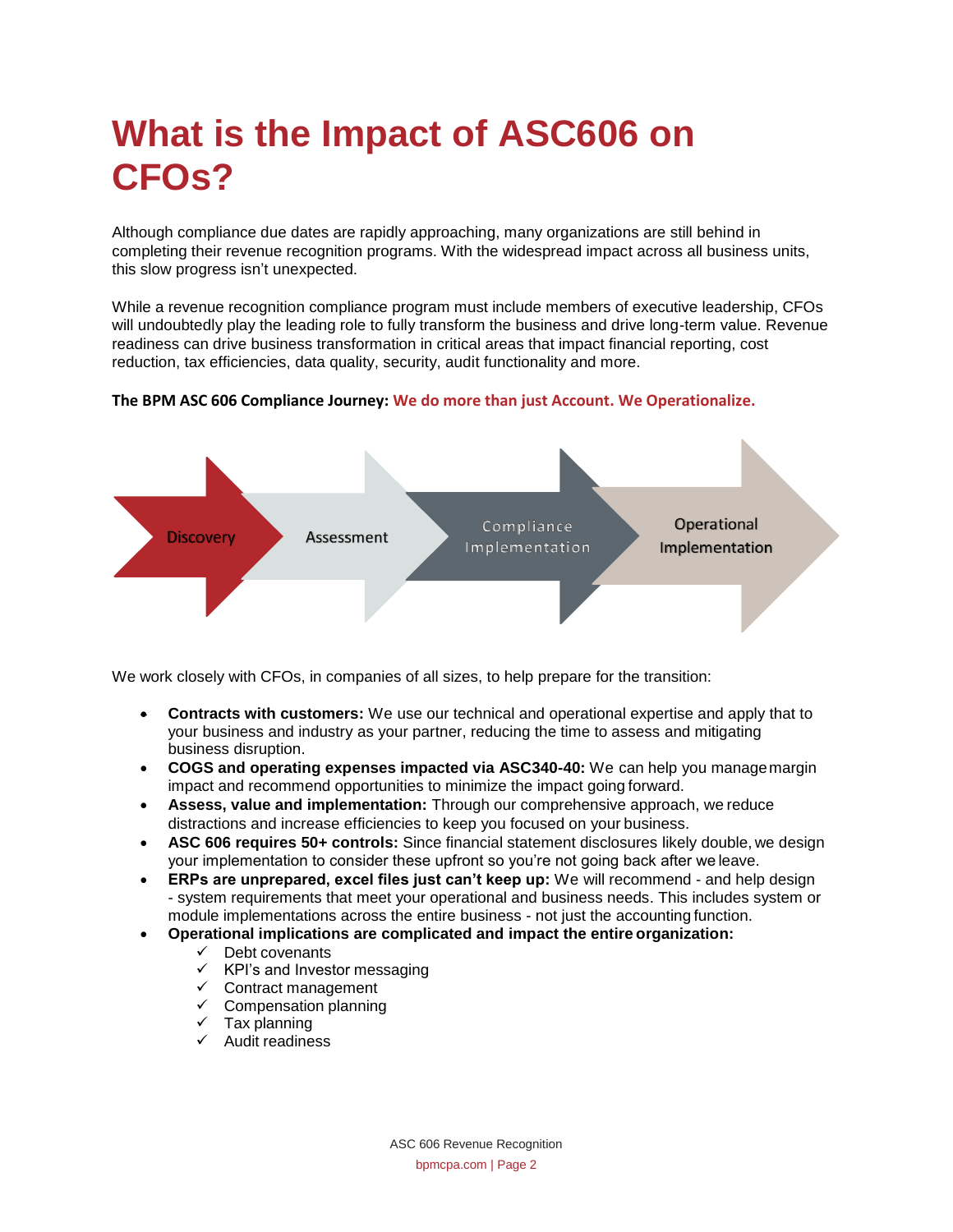### **Best Practices**

#### **1. Joint Steering Committee (JSC)**

 The team is most effective if formed at the onset of a transformation project and should include team leaders from Human Resources, IT, Sales, Marketing, Executive Management and Legal – as well as any  $3^{rd}$  party consultants – (Auditor, Outsourced accounting, IT).

#### **2. JSC Meetings Timetable**

- Discovery Phase: At onset, then weekly through the assessment phase.
- Compliance Implementation Phase: Project delivery team meets weekly (1/2 hour) with larger team meeting bi-weekly (~1/2 hour).
- Operational Implementation Phase: Project delivery team meets twice a week (1/2 hour or less) with larger team meeting weekly to bi-weekly (depending on complexity of implementation).

#### **3. Project Management**

 Designate a project manager at project onset. This person is the hub and is responsible to ensure that all the JSC and / or project delivery team members are being communicated to, heard from, and are "bought-into" the plan. This project manager should not be an internal accounting person.

#### **4. Create Initial Project Plan – (a must)**

- Create an initial project plan working through core deliverables and target due dates.
- Ensure your team members and JSC members include blocks of time OOO or when they are unavailable. Make concessions for alternates to step in where possible.
- Determine any stage gates for key deliverable dates (i.e. team member availability, other system implementations, 3rd party consultants, month-end close, budget cycles, holiday shut down's, etc.).
- Assign / define all tasks and dependencies. Accountability is Imperative.
- The Project Plan is a living document and should not be hidden away. SHARE and be Transparent!

#### **5. Re-Evaluate Project Plan**

- Project plan should get more granular as the project moves on.
- JSC meetings should be used to review the Plan, ensure accountability and have a forum for scope, timeline or deliverable changes - not with side meetings.

#### **6. Execute**

 You have a strong JSC, a well thought-out Scope of the Project, and a detailed ProjectPlan. Get to work. Analysis paralysis and overthinking are great ways to miss due dates, create delays, and overcomplicate a project. Keep things simple, check in often, and communicate effectively.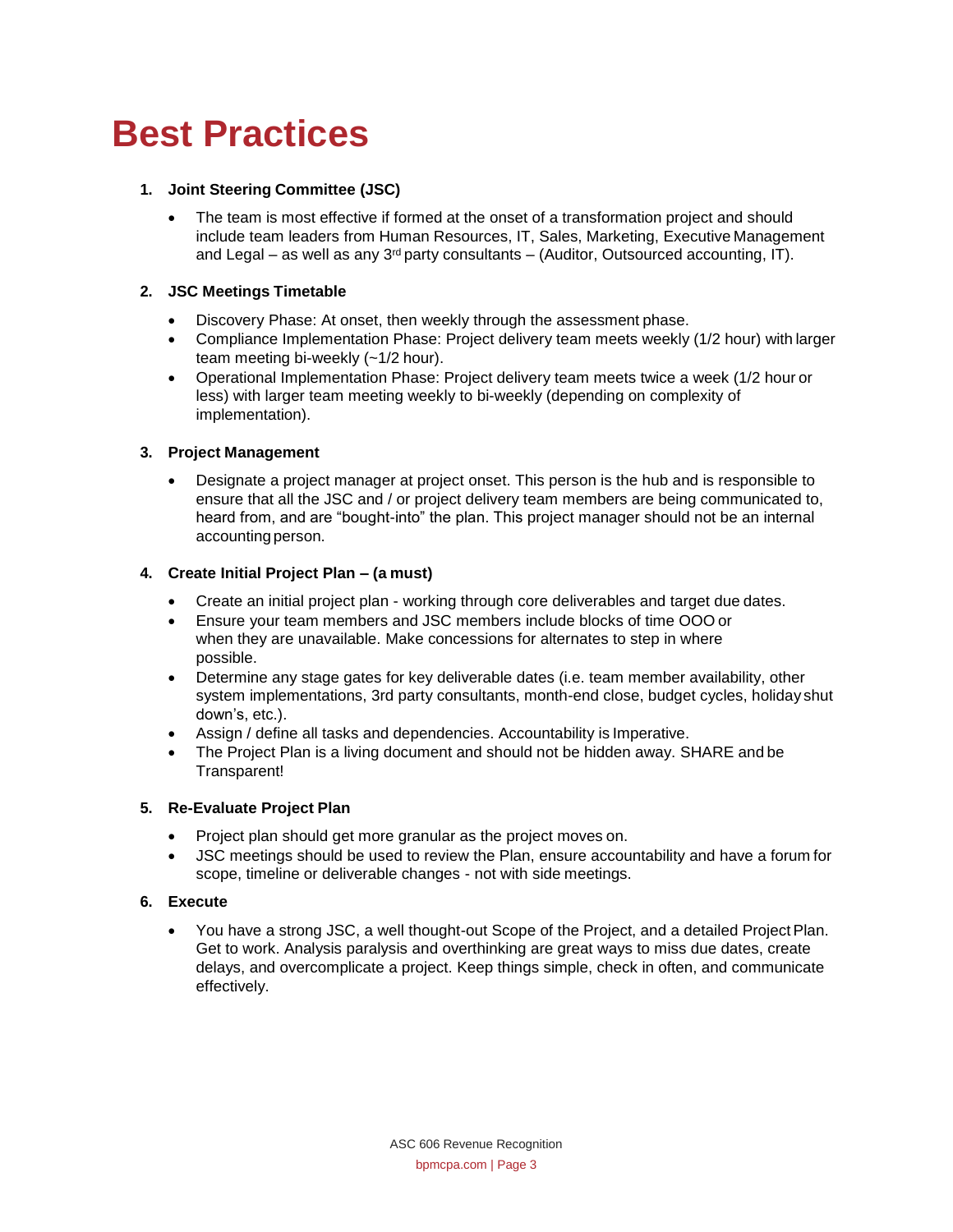# **What Are Next Steps?**

Through a tailored, automated revenue recognition program, companies can control exposure to risks while reaping the benefits of a strategic approach to business management. Many companies will attempt to manage additional calculations and reports manually. Spreadsheets continue to present more challenges, risks, and inefficiencies. Companies that effectively engage and collaborate cross-functionally, and partner with a strong technical and operational team early in the process, will drive business transformation in critical areas well beyond accounting and reporting – i.e. strategic cost reductions and tax efficiencies, streamlined compensation arrangements, improved contract management processes, increased transparency within business units, and better data quality that provides data-driven insight.

### **Contacts**



**Terry Hill Managing Director, Advisory** [thill@bpmcpa.com](mailto:THill@bpmcpa.com) (415) 288-6244



**Kimberlee Duval Director, Advisory**  [kduval@bpmcpa.com](mailto:KDuval@bpmcpa.com) (925) 296-1009

## **About BPM**

### **BPM Advisory Practice Group**

Don't know where to start? BPM's Advisory Practice is comprised of executive operators (CFOs and Controllers) who collaborate with companies cross-functionally and drive business transformationin critical areas well beyond accounting and reporting. Contact us today.